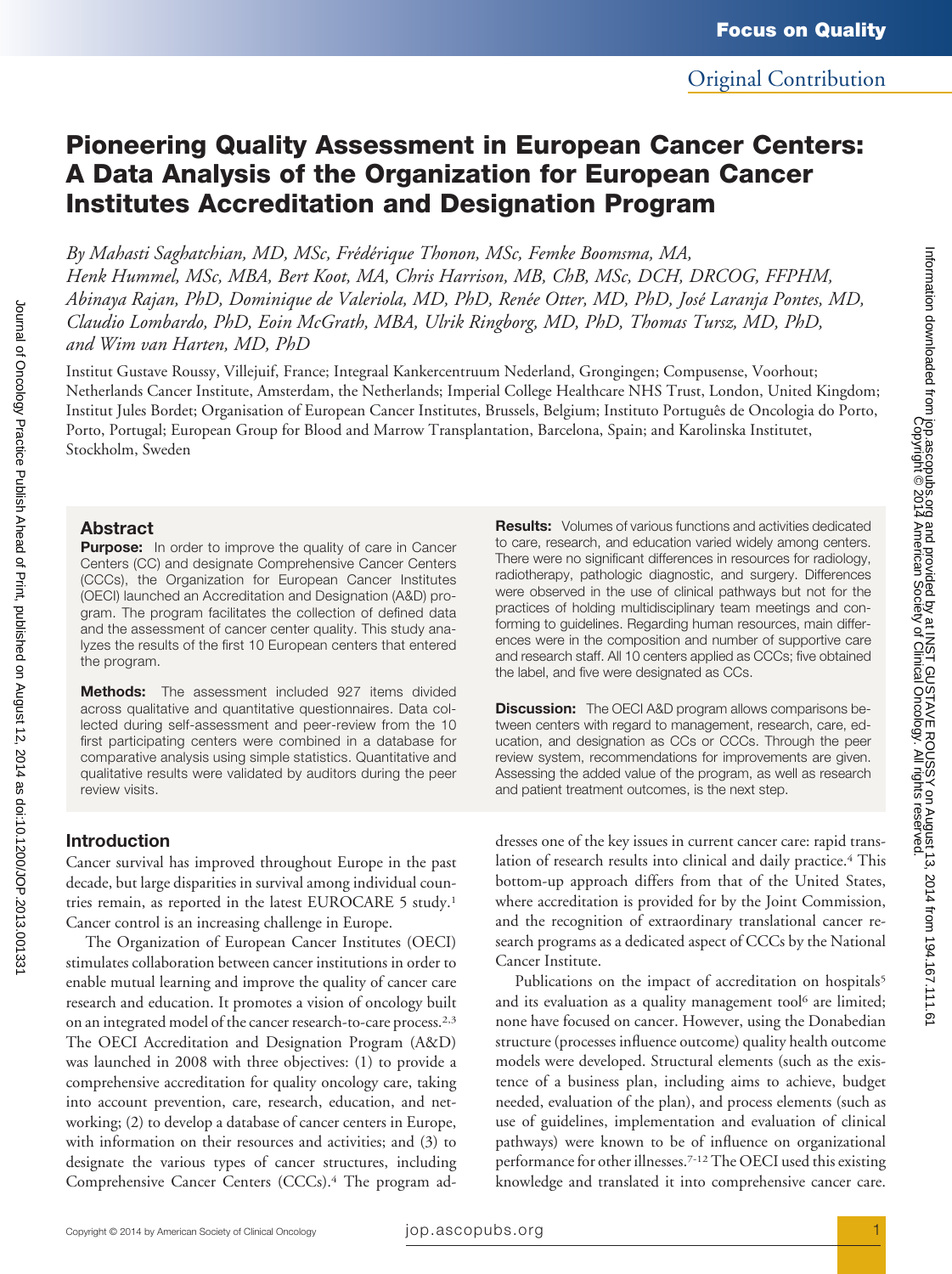Combining the experience of the multidisciplinary comprehensive cancer system in the Netherlands (a bottom-up system: by professionals for professionals to improve cancer performances in hospitals), the US designation of cancer centers (CC) for the health care insurance companies (top down, by the joint Commission), and the already existing quantitative questionnaire within the OECI, the A&D program was developed by the OECI.

We report here on a first analysis of the quantitative and qualitative data and comparative outcome of the A&D Program for the first series of 10 European Cancer Centers that have participated. The objective of this study is to describe the current landscape of cancer centers that have received accreditation and their compliance with the standards of the OECI program.

### **Methods**

#### **The OECI Accreditation Program Process**

The accreditation process starts with a preliminary designation (Figure 1) followed by a 6-month self-assessment and a peer review visit by four auditors from different specialties. Auditors assess whether the organization meets the quality standards and to what degree the quality system has been implemented. Once the center has been reviewed, the OECI delivers a report identifying quality concerns and recommendations for an improvement plan. If the center is approved, the OECI gives the accreditation and final designation as a cancer unit, clinical CC; cancer research center, or CCC (see Designation definitions in Appendix 1, Data Supplement).

#### **Participants**

Participation in the A&D program is voluntary. All OECI member centers ( $N = 77$ ) were invited to participate in the program, and 27 accepted initially. Each application is assessed by the OECI A&D board regarding criteria that should be fulfilled before entering the program: the center commits to the completion of the program within the allocated time frame, the management structure is stable, no major changes (such as mergers) are expected, and cancer care is performed on an identifiable unit with a separate budget, management, and organizational structure. All participing center gave informed consent for the disclosure of their data on an anonymous basis; for this study, centers have been coded as center A, center B, and so on.

#### **Analysis**

The assessment consists of 927 items divided across qualitative  $(n = 264)$  and quantitative  $(n = 663)$  questionnaires, covering management, prevention, care, infrastructures, human resources, research, and patient centeredness. Items are classified in organizational performance areas referred to as chapters. Qualitative chapters include 1: General standards, strategic plan and general management; 2: Screening, primary prevention, and health education; 3: Care; 4: Research, innovation, and development; 5: Teaching and continuous education; and 6: Patient related. Quantitative chapters include 1: Infrastruc-



**Figure 1.** Preliminary designation decision tree.

ture for cancer care, 2: human resources, 3: research, and 4: education.

Qualitative questions are scored from 1 to 4, depending on the extent of implementation of the standard. The implementation level is based on Donabedian's PDCA (plan, do, check, act) A fully implemented standard received a score of 4 points; mostly implanted, 3 points; partially implemented, 2 points; and not implemented, 1 point. In order to calculate the global score for each chapter, a calculation is made using the number of times a specific answer (eg, mostly) is given, multiplied by the points allocated to each answer. That number is divided by the maximum possible score (total number of answers multiplied by 4).

Qualitative data are represented in two superimposed spider diagrams gathering the overall information for each center, as assessed during self-assessment and by the auditors (Appendix Figure A1, online only). Information includes the size of the gaps among the six organizational performance areas (chapters);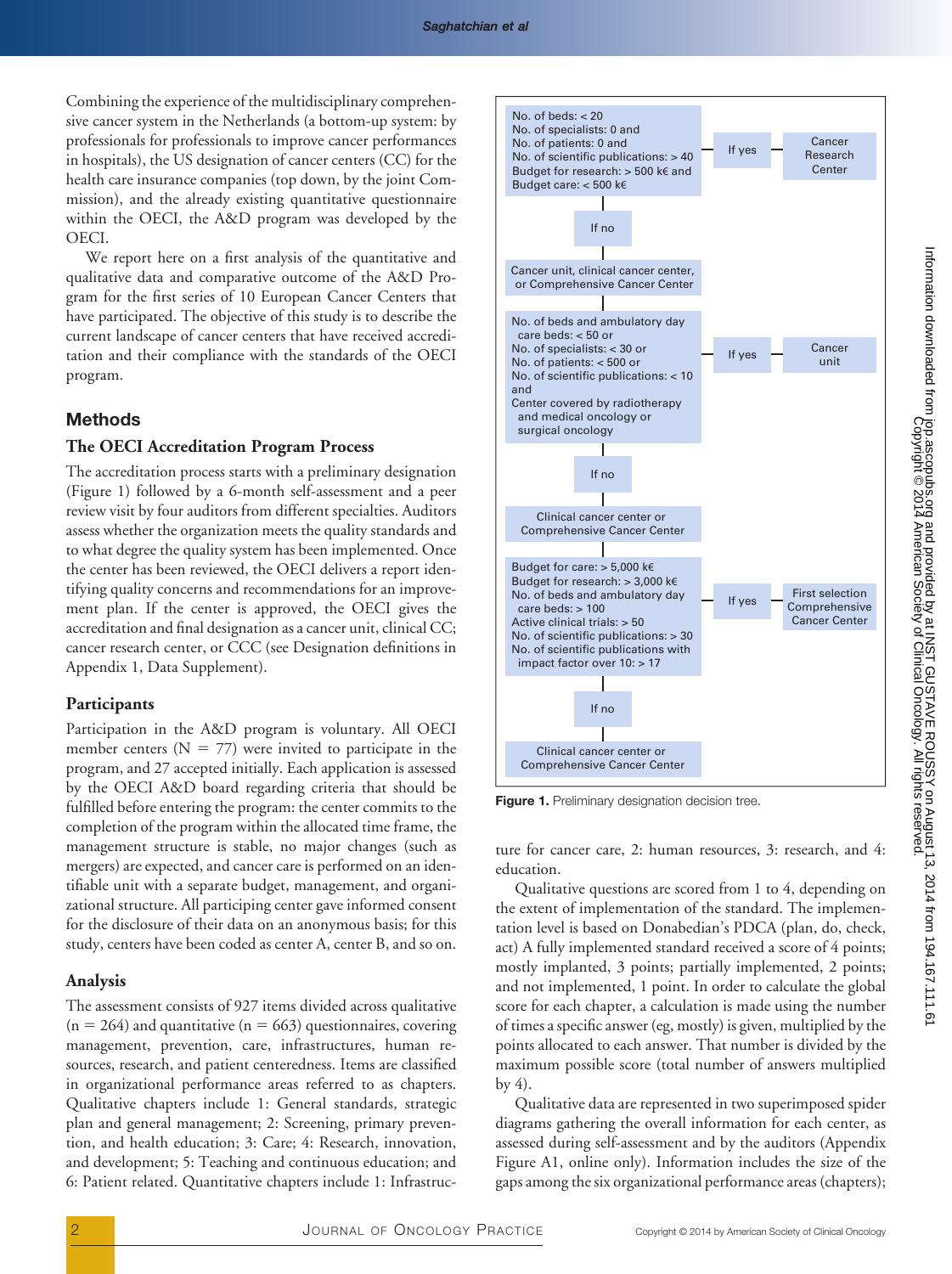| <b>Table 1.</b> Activities and Infrastructures of the Cancer Centers |
|----------------------------------------------------------------------|
|----------------------------------------------------------------------|

| Category                                                                                                          | <b>Center A</b> | <b>Center B</b> | <b>Center C</b> | <b>Center D</b> | <b>Center E</b> | <b>Center F</b> | <b>Center G</b> | <b>Center H</b> | Center I | Center J       |
|-------------------------------------------------------------------------------------------------------------------|-----------------|-----------------|-----------------|-----------------|-----------------|-----------------|-----------------|-----------------|----------|----------------|
| Activities                                                                                                        |                 |                 |                 |                 |                 |                 |                 |                 |          |                |
| No. of new patients                                                                                               | 10,174          | 2,983           | 2,481           | 10,363          | 7,317           | 5,319           | 6,462           | 2,392           | 7,344    | 11,594         |
| No. of inpatient visits for overnight stays                                                                       | 11.470          | 40,275          | 6,207           | 7.556           | 40,424          | 4,239           | 11.715          | 5,968           | 23,625   | 17,248         |
| No. of outpatient visits in consultation                                                                          | 143,586         | 135,871         | 121,783         | 66.441          | 94,116          | 43,494          | 105,818         | 75,526          | 127,050  | 128,643        |
| No. of radiotherapy sessions                                                                                      | 2,573           | 1,210           | 1,371           | 7,319           | 2,278           | 3,506           | 2,711           | 1,425           | 3,880    | 2,456          |
| No. of bone marrow and/or stem cell<br>transplantations per year                                                  | 97              | 7               | $\Omega$        | 100             | 29              | 79              | $\Omega$        |                 | 156      | 195            |
| No. of samplings for tumor diagnosis                                                                              | 18,752          | 77,314          | 98,399          | 5,855           | 20,663          | 24,216          | 20,009          | 51,328          | 56,839   | 17,652         |
| Facilities                                                                                                        |                 |                 |                 |                 |                 |                 |                 |                 |          |                |
| No. of ambulatory day care beds or chairs                                                                         | 78              | 24              | 31              | 78              | 33              | 43              | 32              | 13              | 79       | 89             |
| No. of inpatient beds for overnight stays                                                                         | 319             | 160             | 186             | 173             | 180             | 288             | 370             | 154             | 241      | 339            |
| No. of cameras for nuclear medicine                                                                               | 4               | 2               |                 | $\overline{4}$  | 3               | 3               |                 | 3               | 8        | $\mathfrak{p}$ |
| No. of operating rooms                                                                                            | 7               | 45              | 11              | 4               | 6               | 5               | $\overline{7}$  |                 | 10       | 10             |
| No. of intensive care beds                                                                                        | 8               | 13              | $\Omega$        | 6               | 6               | 5               | 12              |                 | 5        | 28             |
| Total No. of facilities for radiology<br>(mammography, MRI spectroscopy,<br>facilities for MRI and<br>CT scanners | 9               | 10              | 5               | 5               | 5.5             | 6               | 5               |                 | 34       | 4              |

Abbreviations: CT, computed tomography; MRI, magnetic resonance imaging.

the important categories of performance, as well as concentrations of strengths and weaknesses; and how the CC staff has evaluated the organizational performance areas compared with the auditor's scorings. Data are collected during self-assessment and peer review on the A&D Web tool [\(http://oeci.](http://oeci.selfassessment.nu/cms) [selfassessment.nu/cms\)](http://oeci.selfassessment.nu/cms) and aggregated in a single database to allow for comparisons among centers.

### **Results**

Ten cancer centers participated in the program between 2008 and 2012, and all initially applied as CCCs. Two identified as academic institutions, seven as public/nonprofit, and one as private.

#### **Infrastructures and Activities**

There is wide difference in the reported number of new patients with cancer per year: Centers C indicated 2,481 new patients; this figure increases to 11,594 for center J (median 6,890), as shown in Table 1.

However, numbers for use of inpatient beds do not follow the same distribution, ranging from 15 new patients per bed to 59 new patients per bed. CCs with a number of new patients above the median have more than 30 new patients per bed, whereas centers with a number of new patients below the median treat 13 to 18 new patients per bed.

Regarding ambulatory care, we again see a wide distribution. Centers that treat fewer than 10,000 new patients show a varied ratio of new patients per bed, ranging from 80 to 221, whereas the three centers with more than 10,000 new patients have a ratio of 130 new patients per bed.

There are also differences in radiotherapy and radiology resources: all centers perform brachytherapy, and most centers (7 of 10) perform intensity-modulated radiotherapy. However, only two centers perform intraoperative radiotherapy, and two have access to proton therapy resources. Five centers perform stereotactic radiotherapy.

Except center I (7344 new patients), which hosts 34 different radiology machines, all centers are equipped with five to 10 different facilities. Of note, however, center I is a CC within a general university hospital, and the radiology facilities available are not dedicated to the CC only.

All centers use laparoscopy and sentinel node techniques. Common techniques such as laser therapy, radio frequency ablation, are in place in seven of the centers. Only half of the centers use intraoperative chemotherapy, hyperthermia, and isolated limb perfusion.

Only three centers have a bone marrow bank on site. While two centers do not undertake any bone marrow/stem-cell transplants (BMT), one center performs 195 BMTs in a year.

## **Clinical Pathways, Guidelines, and Multidisciplinary Teams**

There are large differences in the use of clinical pathways (CPs) but few in the practice of multidisciplinary teams (MDTs). Only two centers (A and B) have CPs in place for all pathologies; center G and center D have CPs in place for all pathologies but one.

Excluding pediatric malignancies CPs (three of 10), and hematology CPs (five of 10) which exist only in centers providing such care, CPs have been developed for the most common cancers (breast, lung, gastrointestinal, gynecological, head and neck) in more than 90% of centers but are lacking in 30% of centers for bone, soft tissue, urologic, and skin cancers.

Most centers (except C, F, and G) work with guidelines and MDTs for all cancers. Centers C, F, and G have guidelines for all cancers except neuro-oncologic, bone, and soft tissue cancers, and MDTs for all cancers except neuro-oncological cancers. In 80% of centers, the MDTs are composed of at least a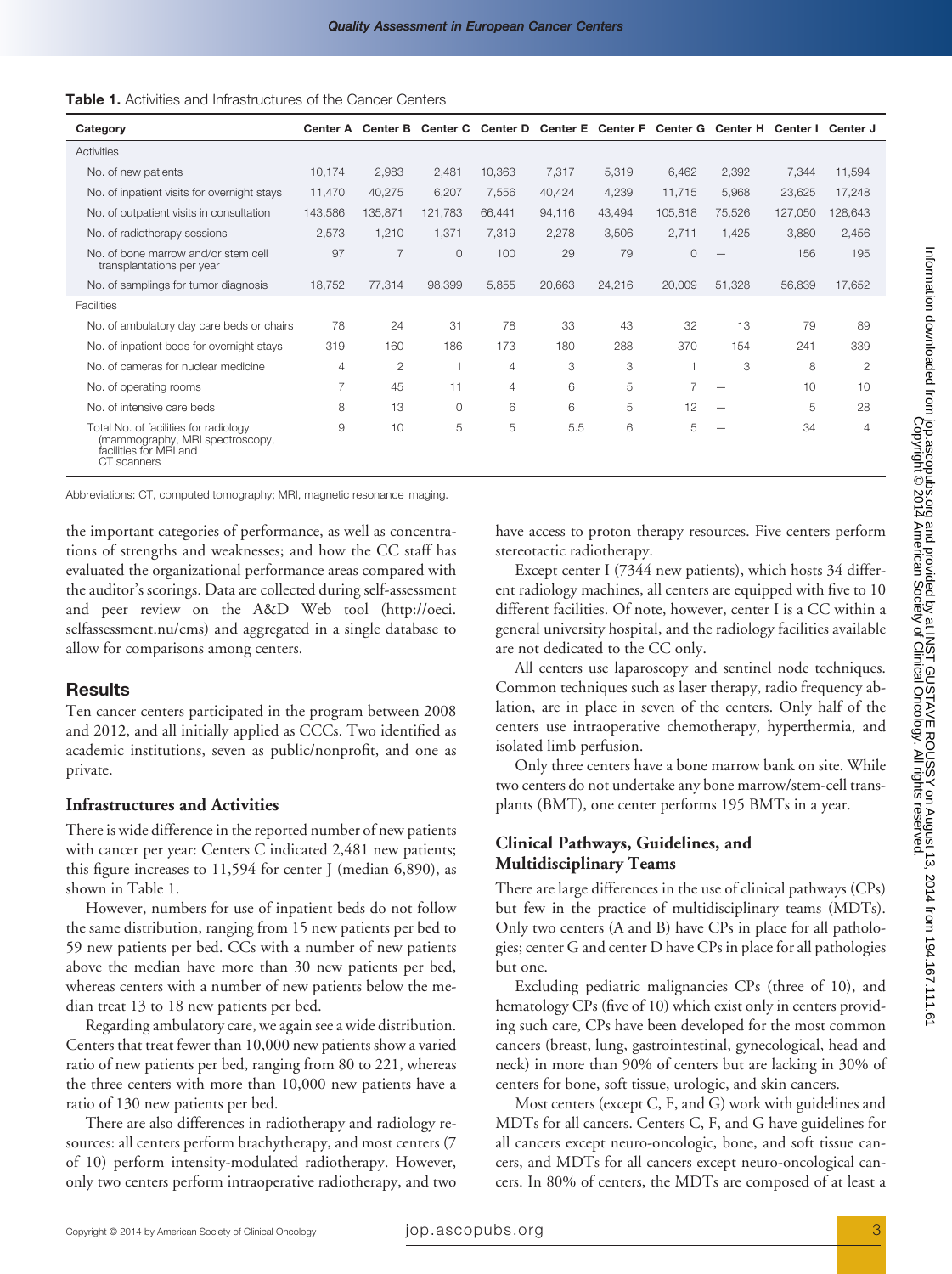### **Human Resources**

The number of employees dedicated to cancer care in the centers, expressed in full-time equivalents (FTE), varies from 460 to 11,447. The number of FTEs per patient varies from 2.6 to 21, with a mean of 8.5 (Figure 2A). There was no correlation between the patient volume of the CC and the number of FTEs.

The number of FTE nurses per new inpatient or day care patient is not correlated to the number of FTE physicians per patient, indicating different types of human resources organization at the care level. In terms of human resources dedicated to care, a notable difference is found in the size and composition of the supportive care team (SCT; Figure 2B). Numbers of SCT FTEs are not correlated to the number of new patients.

## **Research Infrastructures and Activities**

The number of research-related FTEs (including researchers and technicians) varies from 17 to 132 in clinical CCs and from 134 to 479 in CCCs, with the highest numbers in center E (479) and J (370; Figure 2C).

The repartition of staff in different research areas (Figure 2D) seems to be related to the expertise of each center. In the two centers with the highest number of researchers, most research staff work in (onco)genomics and cell biology (center E) and in clinical trials and immunology (center J). The number of ongoing active studies varies from 6 to 252 in clinical CCs and from 91 to 508 in CCCs, with an overall median number of 91.

Center J (second highest in terms of FTE researchers) had the highest number of publications with an impact factor  $> 10$  $(n = 112)$ , the highest number of international publications (661) and patents (50), and a high accrual rate of patients in trials (19%). Despite having 100 more researchers than center J, center E did not score as well. In terms of patient's accrual in clinical trials, centers could be grouped into two categories: five centers enrolled  $> 10\%$  of their patients (range 10% to 23.5%), whereas the other five enrolled  $<$  5% (0.07% to 3%).

# **Education**

There are no notable differences in the education resources and activities such as information centers, medical libraries, educational courses, and continuing medical education. There is a difference between CCs and CCCS in the existence of courses with international audiences.

The centers receive from 0 to 509 medical students per year and from 24 to 400 student nurses per year. In accordance with the number of researchers and research production, centers I, E, and J welcome the highest number of PhD students and produce the highest number of PhD theses per year.

# **Qualitative Assessment**

Qualitative assessment covers the six organizational performance areas described previously. A global score for each chapter was calculated (see Methods for the detail of the calculation).

A graphic representation of this calculation for all centers shows the results according to both the self-assessment and the peer review visit (Appendix Figure 1C). For all centers and almost all areas, the scoring done by the center through self-assessment is higher than the scoring of the peer review visit; centers A and C provided the most discordant assessments.

Although patient care scores best among the performance areas for all centers, important deficiencies can be seen in research (centers A, B, C, F, G, H, and I), education (centers C, F, and I), and even general oncological management (centers A, C, F, and H). Centers D, E, and J appear to adequately meet quality requirements in all areas.

# **Outcome of the Peer Review Visit**

Results of the peer-review with a selection of comments from auditors are presented in the Data Supplement. Recommendations cover mainly leadership issues, deliver of care, clinical decision support, and integration with research. Despite the existence of MDTs in all centers for most tumor sites, recommendations to improve MDT structure were provided for six of the 10 centers. Drug prescription system appeared as an area in need of improvement for five centers.

The consistency between quantitative data and qualitative findings was assessed. The strength or weakness of departments such as supportive care, pathology, or clinical research, as assessed by the auditors, is related to the number of staff in those departments, as can be seen for center B (weakness in SCT). Centers such as E and J with high levels of research resources and production were also identified as models for organization of research integration into care.

# **Criteria for Designation**

Five cancer centers applied for designation as a CCC and achieved it. Five cancer centers applied for designation as a CCC but did not achieve it (four of them were designated clinical CCs and one of them is awaiting designation pending major changes). For three of the latter, failure to obtain designation was related to research shortcomings; for the fourth center, it was research and care, and for the last it was care alone. These criteria were either quantitative (mainly the lack of publications in journals with high impact factor and lack of clinical trials) or qualitative (lack of integration of research into care or between laboratories).

The criteria related to care that caused the centers to fail to achieve designation as a CCC were purely qualitative, and mainly concerned lack of harmonization between patients and quality policy and guidelines. The comprehensiveness and clear dedication of an identifiable integrated structure for cancer management was a key issue in obtaining CCC designation, especially for cancer structures in large university hospitals.

# **Discussion**

The objective of this article was to report the global results of the first series of OECI centers participating in the A&D program and to investigate the potential use of the questionnaire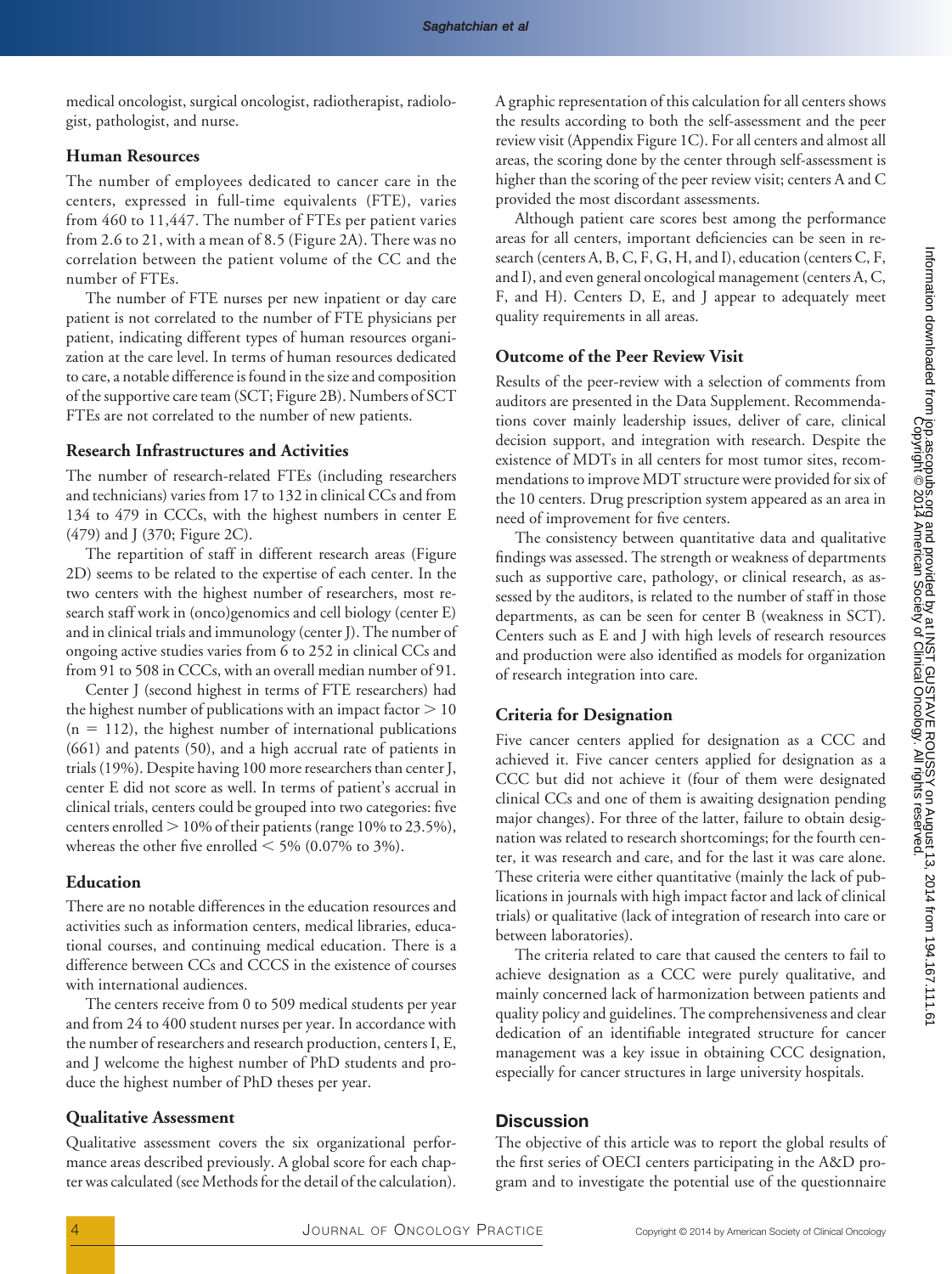

Information downloaded from jop.ascopubs.org and provided by at INST GUSTAVE ROUSSY on August 13, 2014 from 194.167.111.61<br>Information downloaded from jop.ascopubs.org and provided by a Clinical Oncology. All rights reserv Information downloaded from jop.ascopubs.org and provided by at INST GUSTAVE ROUSSY on August 13, 2014 from 194.167.111.61 Copyright © 2014 American Society of Clinical Oncology. All rights reserved.

Figure 2. Graphical representation of selected quantitative results. (A) Number of employees (in full-time equivalent [FTE]) dedicated to patients with cancer reported to total number of new patients per center (colors represent centers A to J), (B) number of supportive care staff for each cancer center (colors represent different types of supportive care staff), (C) number of research staff (in FTE) in Comprehensive Cancer Centers compared with clinical cancer centers (colors represent centers A to J), (D) number of research staff for each cancer center (colors represent different types of research area).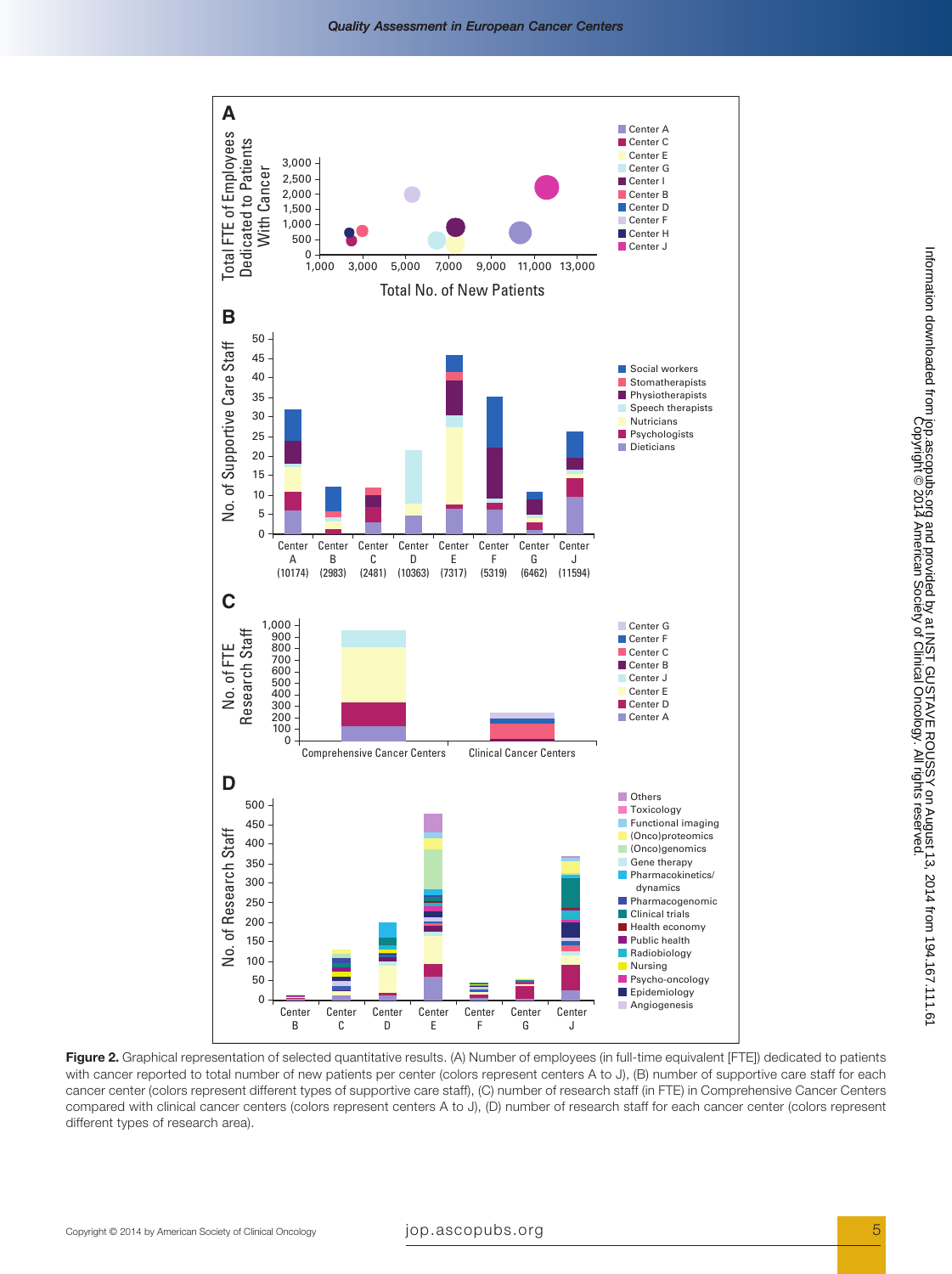data. The data collected allow comparisons between the centers, especially with regard to patient numbers or tumor type portfolio.

In terms of care, resources and infrastructures are not homogeneous among the centers, especially when results are reported as the number of patients or activities. Data linked to SCT show that supportive care remains an area of wide discrepancies. Differences are even wider in the research area and clearly allow for a distinction between CCs and CCCs.

Data about the number of researchers can help define the critical mass of researchers and the research specialization of a center; with regard to expenditure, such data can also provide information on investment priorities and relative overhead per FTE.

There are some limitations to the study. First, it is likely that at least some data may have been collected in different ways in the centers. This could be due to different understanding of the question or different reporting methods. Furthermore, we believe that the data should be analyzed in the context of the different national health systems. For example, the program is currently ongoing for all cancer centers in Italy, and this will allow us to assess the program for centers located in the same cultural, organizational, and regulatory framework.

Several accreditation programs have been developed worldwide. They consist mainly of general accreditation programs for hospitals.13 Further accreditations of specific structures, such as hematopoietic stem-cell transplantation units,<sup>14</sup> palliative care,15 and research tissue banks,16 have been proposed. Some countries have established tumor-based accreditation systems.17,18 Finally, many countries have research evaluation programs, such as the National Cancer Institute in the United States. However, the OECI offers the only accreditation program dedicated to care, research, and education together, assessing the integration of those three aspects for cancer care specifically in the institutional setting.

The data collected so far are mainly structure and process related, whereas outcome data are preferred if performance is to be presented or compared. In oncology, this is an issue because medical records content should be connected to cancer registries in order to obtain sufficsient long-term follow-up and survival data. In the present update of the A&D program, an effort to assemble outcome data will be made. In the literature so far, there is little evidence of accreditation actually improving patient outcomes, as a result of either methodological issues in comparing organizational performance or the "black box" character of the mechanism through which A&D exerts its effect. Nevertheless, a recent article19 showed improved survival and faster adoption of some innovative procedures after peer review of cancer services in general hospitals.

Because its final goal is to improve quality of care by integration of high-quality cancer research, the OECI is currently developing a benchmarking project based on the A&D program. The general objective of this project is to benchmark comprehensive cancer care and yield best practice examples in a way that contributes to improving the quality of interdisciplinary patient treatment. Indicators are defined and pilot tested in the centers to measure the outcome and impact of the translational research carried out in those centers. The A&D program is in the process of reviewing the standards. A new questionnaire will be developed in which a division will be made between mandatory standards and optional standards.

In conclusion, the A&D program has been set up as a response to the need to promote integration of research, education, and clinical services. Setting up minimum standards of care and research and designating CCCs is only the first step of this process. Measuring the translational research and patients' outcome performed through these centers is the next step.

#### *Acknowledgment*

*We wish to thank the directors of the cancer centers for providing the data and supporting this analysis.*

*Supported by the Wallenberg foundation, the Organization for European Cancer Institutes, and Framework Programs 6 and 7 of the European Commission.*

#### *Authors' Disclosures of Potential Conflicts of Interest*

*Although all authors completed the disclosure declaration, the following author(s) and/or an author's immediate family member(s) indicated a financial or other interest that is relevant to the subject matter under consideration in this article. Certain relationships marked with a "U" are those for which no compensation was received; those relationships marked with a "C" were compensated. For a detailed description of the disclosure categories, or for more information about ASCO's conflict of interest policy, please refer to the Author Disclosure Declaration and the Disclosures of Potential Conflicts of Interest section in Information for Contributors.*

**Employment or Leadership Position:** Dominique de Valeriola, Organization for European Cancer Institutes (U), Institut Jules Bordet (C) **Consultant or Advisory Role:** None **Stock Ownership:** None **Honoraria:** None **Research Funding:** None **Expert Testimony:** None **Patents, Royalties, and Licenses:** None **Other Remuneration:** None

#### *Author Contributions*

**Conception and design:** Mahasti Saghatchian, Henk Hummel, Christopher Harrison, Dominique de Valeriola, Renee Otter, José Laranja Pontes, Claudio Lombardo, Ulrik Ringborg, Thomas Tursz, Wim van Harten

#### **Administrative support:** Bert Koot

**Collection and assembly of data: Mahasti Saghatchian, Frédérique** Thonon, Femke Boomsma, Bert Koot, Eoin McGrath, Wim van Harten **Data analysis and interpretation:** Mahasti Saghatchian, Frédérique

Thonon, Christopher Harrison, Abinaya Rajan, Renee Otter, José Laranja Pontes, Wim van Harten

**Manuscript writing:** All authors

**Final approval of manuscript:** All authors

*Corresponding author: Mahasti Saghatchian, MD, Institute Gustave Roussy, 114 rue Edouard-Vaillant, 94,805 Villejuif, France; e-mail: mahasti.saghatchian@gustaveroussy.fr.*

DOI: 10.1200/JOP.2013.001331; published online ahead of print at [jop.ascopubs.org](http://jop.ascopubs.org) on August 12, 2014.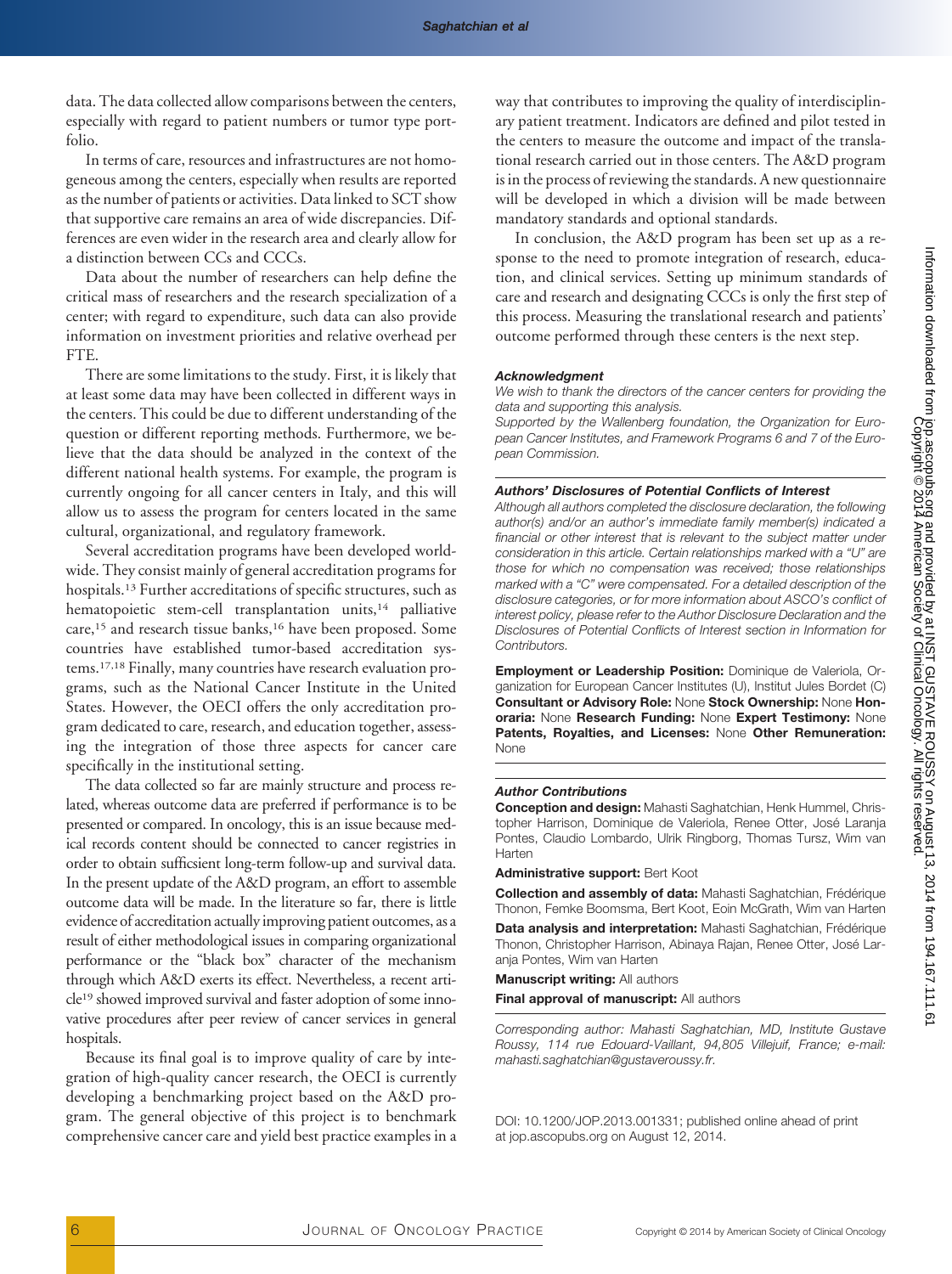#### **References**

**1.** De Angelis R, et al: Cancer survival in Europe 1999-2007 by country and age: Results of EUROCARE-5—a population-based study. Lancet Oncol 15:2-3, 23- 34, 35-47, 2014

**2.** Ringborg U: The Stockholm declaration. Mol Oncol 2:10-11

**3.** Ringborg U, Pierotti M, Storme G, et al: Managing cancer in the EU: The Organisation of European Cancer Institutes (OECI). Eur J Cancer 44:772-773, 1990

**4.** Saghatchian M, Hummel H, Otter R, et al: Towards quality, comprehensiveness and excellence. The accreditation project of the Organisation of European Cancer Institutes (OECI). Tumori 94:164-171, 2008

**5.** Alkhenizan A, Shaw C: Impact of accreditation on the quality of healthcare services: A systematic review of the literature. Ann Saudi Med 31:407-416, 2011

**6.** Pomey MP, Lemieux-Charles L, Champagne F, et al: Does accreditation stimulate change? A study of the impact of the accreditation process on Canadian healthcare organizations. Implement Sci 5:31, 2010

**7.** Vanheacht K, Panella M, Van Zelm R, et al: An overview on the history and concepts of care pathways as complex interventions. Int J Care Pathw 14:117- 123, 2010

**8.** Simons R, Kasic S, Kirkpatrick A, et al: Relative importance of designation and accreditation of trauma centers during evolution of a regional trauma system. J Trauma 52:827-833, 2002

**9.** Pomey MP, Contandriopoulos AP, François P, et al: Accreditation: A tool for organizational change in hospitals? Int J Health Care Qual Assur Inc Leadersh Health Serv 17:113-124, 2004

**10.** Braithwaite J, Greenfield D, Westbrook J, et al: Health service accreditation as a predictor of clinical and organisational performance: A blinded, random, stratified study. Qual Saf Health Care 19:14-21, 2010

**11.** Wells R, Lemak CH, Alexander JA, et al: Do licensing and accreditation matter in outpatient substance abuse treatment programs? J Subst Abuse Treat 33:43-50, 2007

**12.** Greenfield D, Braithwaite J: Health sector accreditation research: A systematic review. Int J Qual Health Care 20:172-183, 2008

**13.** Fortes MT, Mattos RA, Baptista TW: Accreditation or accreditations? A comparative study about accreditation in France, United Kingdom and Cataluña. Rev Assoc Med Bras 57:239-246, 2011

**14.** Samson D, Slaper-Cortenbach I, Pamphilon D, et al: Current status of JACIE accreditation in Europe: A special report from the Joint Accreditation Committee of the ISCT and the EBMT (JACIE). Bone Marrow Transplant 39:133-141, 2007

**15.** Cherny N, Catane R, Schrijvers D, et al: European Society for Medical Oncology (ESMO) Program for the integration of oncology and palliative care: A 5-year review of the Designated Centers' incentive program. Ann Oncol 21:362- 369, 2010

16. Herpel E, Röcken C, Manke H, et al: Quality management and accreditation of research tissue banks: Experience of the National Center for Tumor Diseases (NCT) Heidelberg. Virchows Arch 457:741-747, 2010

**17.** Brucker SY, Bamberg M, Jonat W, et al: Certification of breast centres in Germany: Proof of concept for a prototypical example of quality assurance in multidisciplinary cancer care. BMC Cancer 9:228, 2009

**18.** Mroczkowski P, Hać S, Mik M, et al: Preliminary results of the first quality assurance project in rectal cancer in Poland. Pol Przegl Chir 83:144-149, 2011

**19.** Kilsdonk MJ, van Dijk BA, Otter R, et al: The impact of organisational external peer review on colorectal cancer treatment and survival in the Netherlands. Br J Cancer 110:850-858, 2014

п